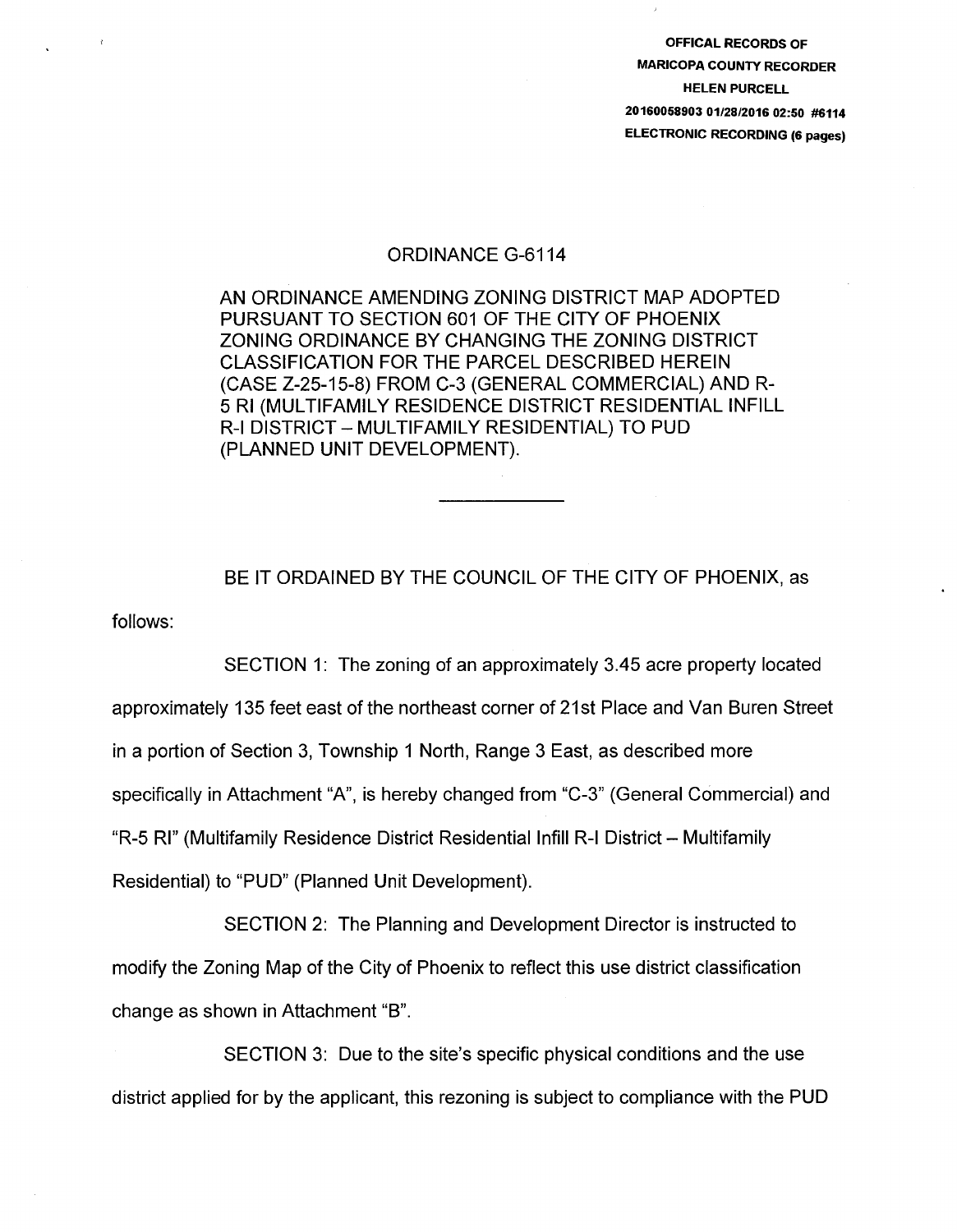narrative and the following stipulations, violation of which shall be treated in the same

manner as a violation of the City of Phoenix Zoning Ordinance:

- 1. An updated Development Narrative for the Van Buren Classic PUD reflecting the changes approved through this request shall be submitted to the Planning and Development Department within 30 days of City Council approval of this request. The updated Development Narrative shall be consistent with the Development Narrative date stamped October 26, 2015, as modified by the following stipulations:
	- a. Page 7- Change the first sentence to read: " ... existing use and allow the eventual transition to a mixed use development."
	- b. Page 10 In the third paragraph, amend the sentence to read: "... neighborhood employer – Desert Classic Landscaping – while providing the framework for..."
	- c. Page  $11 \ln \text{the fifth paragraph}$ , replace "T5:5" with "T5:3".
	- d. Page 13-Amend the second sentence to read: "An aerial history review indicates that the R-5 Rl portion of the property has never been used for residential uses."
	- e. Page 16-Amend number 1 as follows:
		- 1. Land Use Conditions, Landscape Contractor and All C-3 uses per section 624.
	- f. Page  $16$  Change 1.b.(3) to read: Green waste shall not be stored within seventy-five (75) feet of the Polk Street Property line and shall be removed from the site a minimum of one time per week.
	- g. Page 16: Change 1.b.(4) to read: Polk Street Standards
- 2. The green waste storage area shall be relocated to comply with the provisions of this PUD within 30 days of the City Council approval of this change of zoning in accordance with Section 506.B.1. of the Phoenix Zoning Ordinance.
- 3. A solid screen wall for the interim landscape contractor use shall be constructed along the Polk Street frontage within six (6) months of the City Council approval of this change of zoning in accordance with Section 506.B.1. of the Phoenix Zoning Ordinance.
- 4. Required landscaping for the Van Buren Street and Polk Street frontages, as outlined in Section F.1.d. shall be installed within six (6) months of the City Council approval of this change of zoning in accordance with Section 506.B.1. of the Phoenix Zoning Ordinance.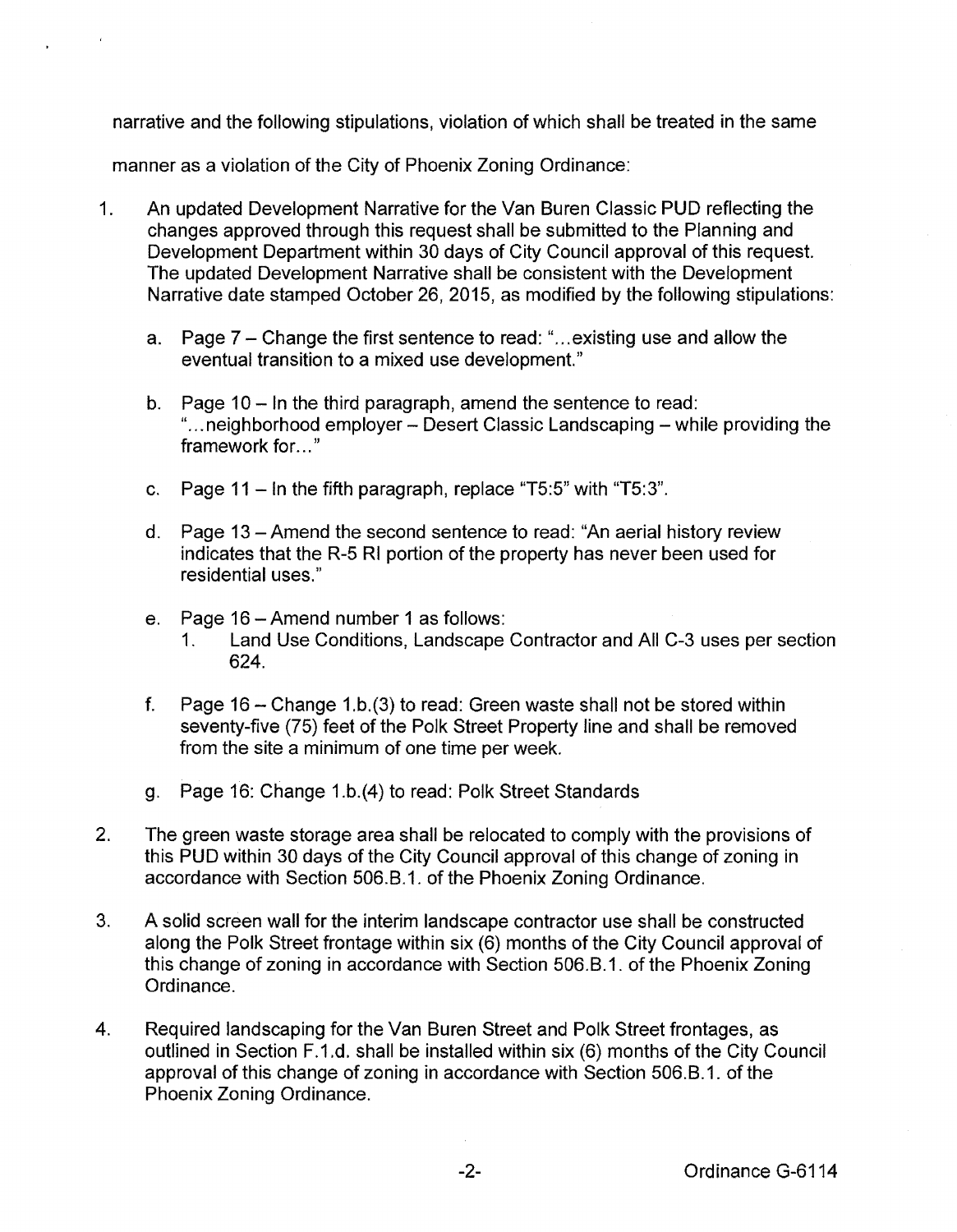- 5. The following conditions of this approval shall be required upon redevelopment of the site:
	- a. The developer shall update all existing off-site street improvements (sidewalks, curb ramps and driveways) to current ADA guidelines.
	- b. The developer shall provide a 10 foot sidewalk easement along Van Buren Street.
	- c. The applicant shall submit a Traffic Statement to the City for this development. No preliminary approval of plans shall be granted until the Statement is reviewed and approved by the City. Contact Mr. Mani Kumar, (602) 495-7129, to set up a meeting to discuss the requirements of the Statement.
- 6. The property owner shall record documents that disclose the existence, and operational characteristics of Phoenix Sky Harbor International Airport to future owners or tenants of the property. The form and content of such documents shall be according to the templates and instructions provided which have been reviewed and approved by the City Attorney.
- 7. Prior to preliminary site plan approval, the landowner shall execute a Proposition 207 Waiver of Claims in a form approved by the City Attorney's Office. The waiver shall be recorded with the Maricopa County Recorder's Office and delivered to the City to be included in the rezoning application file for record.

SECTION 4: If any section, subsection, sentence, clause, phrase or

portion of this ordinance is for any reason held to be invalid or unconstitutional by the

decision of any court of competent jurisdiction, such decision shall not affect the validity

of the remaining portions hereof.

PASSED by the Council of the City of Phoenix this 20th day of January,

2016.



**TING MAYOR** 

ATTEST:

City Clerk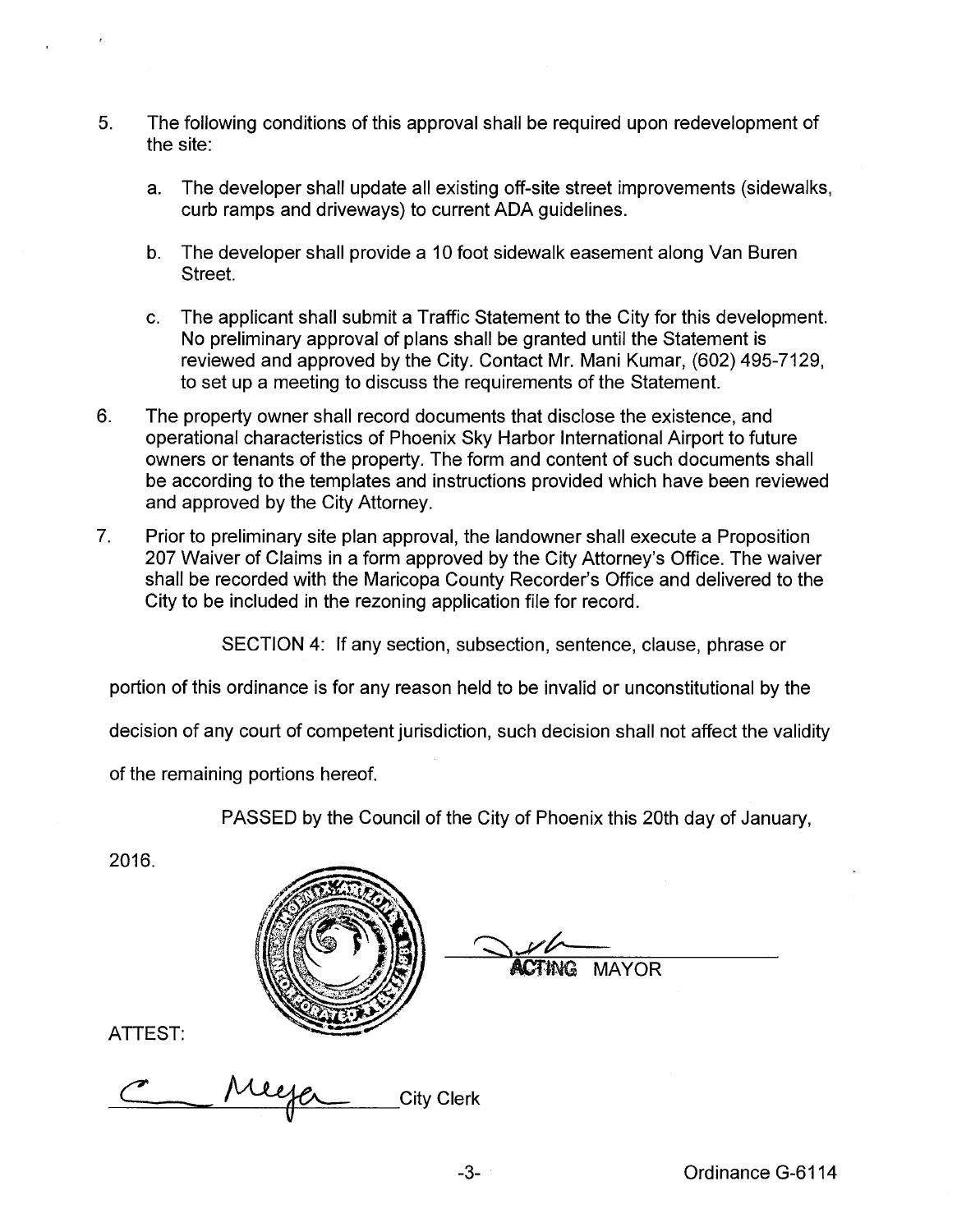APPROVED AS TO FORM: WWL Acting City Attorney pm 'Ww

REVIEWED BY:

 $\mathcal{E}_{\mathcal{L}}$ **City Manager** 

PL:tml:1216319v1(CM#23) (Item#64) - 1/20/16

Attachments: A- Legal Description (1 Page) B – Ordinance Location Map (1 Page)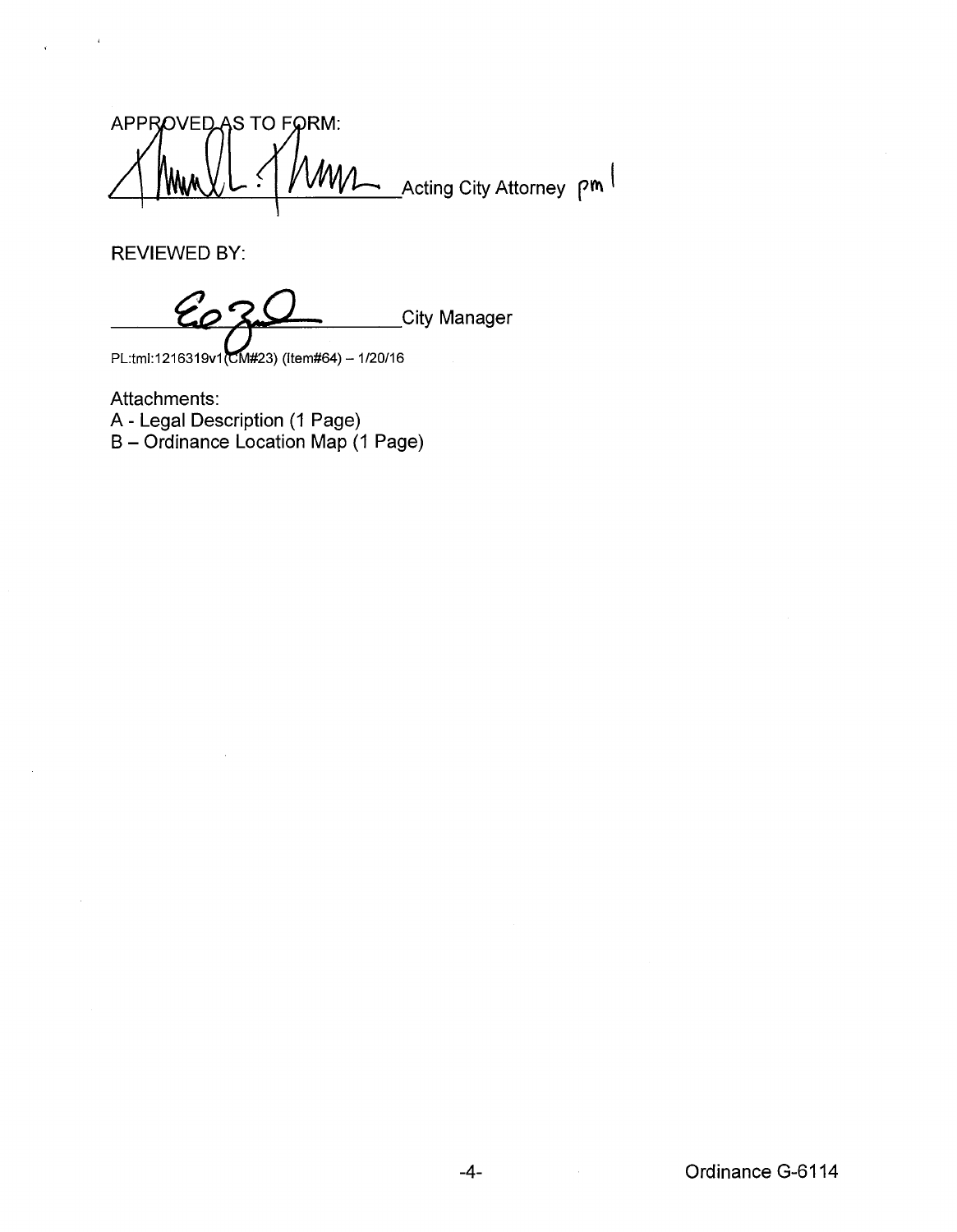## ATTACHMENT A

## LEGAL DESCRIPTION FOR Z-25-15-8

PARCEL NO 1:

THAT PART OF LOT 3, OF THE SUBDIVISION OF THE SOUTHEAST CORNER OF SECTION 3, TOWNSHIP 1 NORTH, RANGE 3 EAST, OF THE GILA AND SALT RIVER BASE AND MERIDIAN, MARICOPA COUNTY, ARIZONA AND ACCORDING TO THE PLAT OF RECORD IN THE OFFICE OF THE COUNTY RECORDER OR MARICOPA COUNTY, ARIZONA, RECORDED IN BOOK 1 OF MAPS, PAGE 41, DESCRIBED AS FOLLOWS:

BEGINNING AT THE SOUTHEAST CORNER OF SAID LOT 3;

THENCE WEST 266 FEET ALONG THE SOUTH LINE OF SAID LOT 3;

THENCE NORTH, PARALLEL TO THE EAST LINE OF SAID LOT 3 TO THE NORTH LINE OF SAID LOT 3, BEING THE SOUTH LINE OF POLK STREET;

THENCE EAST 266 FEET ALONG THE SOUTH LINE OF POLK STREET, TO THE NORTHEAST CORNER OF SAID LOT 3;

THENCE SOUTH TO THE POINT OF BEGINNING.

PARCEL NO. 2:

THE WEST 1.00 FOOT OF LOT 4, OF THE SUBDIVISION OF THE SOUTHEAST QUARTER OF SECTION 3, TOWNSHIP 1 NORTH, RANGE 3 EAST, OF THE GILA AND SALT RIVER BASE AND MERIDIAN, MARICOPA COUNTY, ARIZONA AND ACCORDING TO THE PLAT OF RECORD IN THE OFFICE OF THE COUNTY RECORDER OF MARICOPA COUNTY, ARIZONA, RECORDED IN THE BOOK 1 OF MAPS, PAGE 41;

EXCERPT: BEGINNING AT A POINT WHICH IS 33.05 FEET, NORTH 00 DEGREES 08 MINUTES EAST, FROM THE SOUTH SECTION LINE, SAID POINT BEING NORTH 89 DEGREES 24 MINUTES WEST, A DISTANCE OF 1024.05 FEET FROM THE SOUTHEAST CORNER OF SAID SECTION 3;

THENCE NORTH 00 DEGREES 08 MINUTES EAST; 10.15 FEET;

THENCE NORTH 89 DEGREES 24 MINUTES WEST; 314.00 FEET;

THENCE SOUTH 00 DEGREES 08 MINUTES WEST; 11.29 FEET TO THE SOUTH PROPERTY LINE OF SAID LOT 4;

THENCE SOUTH 89 DEGREES 52 MINUTES EAST; 314.00 FEET TO THE POINT OF BEGINNING.